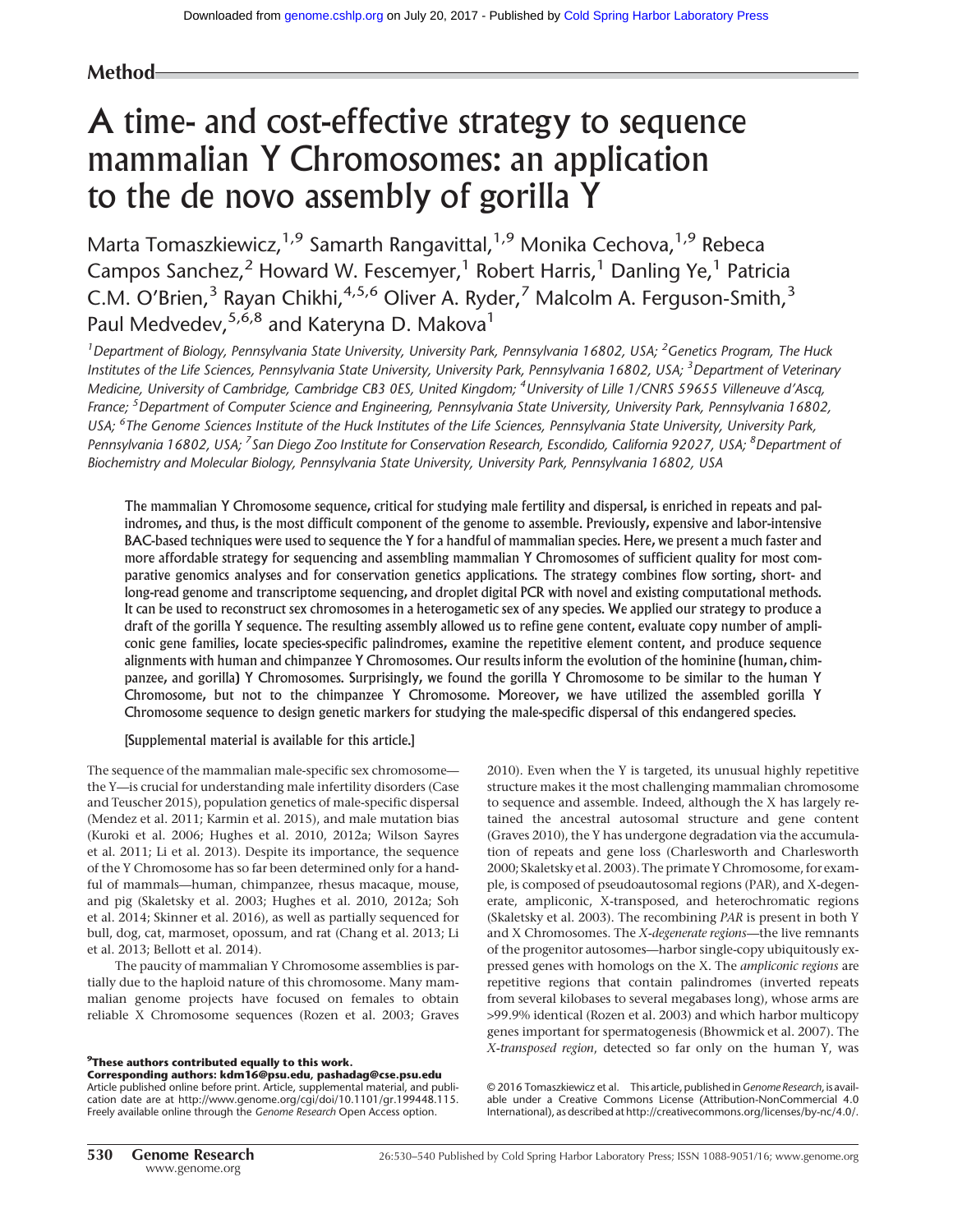created via a transposition from the X to the Y after the human– chimpanzee split (Skaletsky et al. 2003). The heterochromatic regions have high interspersed repetitive content and have not been entirely sequenced for any primate Y. These characteristics pose technical challenges requiring the development of specializedmethods to sequence and assemble the mammalian Y Chromosome.

The main method has been single-haplotype iterative mapping and sequencing (SHIMS), which was used to sequence the human, chimpanzee, macaque, and mouse Y Chromosomes (Skaletsky et al. 2003; Hughes et al. 2010, 2012a; Soh et al. 2014). Although it is highly accurate, SHIMS remains expensive and tedious. Novel sequencing technologies have opened opportunities to make Y Chromosome sequencing faster and more affordable. One such approach sequences both male and female genomes and uses a differential analysis to identify Y-linked contigs (Carvalho and Clark 2013; Vicoso et al. 2013). However, this approach still requires substantial amounts of whole-genome sequencing.

In this study, we propose a cost-effective alternative method that integrates both existing and novel experimental and computational strategies. We first use flow sorting to significantly enrich the DNA for Y sequence and then apply both short- (Illumina) and long-read (Pacific Biosciences) technologies. We then combine existing assembly tools with a new algorithm, RecoverY, to efficiently identify Y-specific reads from the flow-sorted material. Finally, our assembly is augmented by testis transcriptome reconstruction, which is instrumental in building the Y Chromosome gene catalog, and by the estimation of the sizes of ampliconic gene families using droplet digital PCR (ddPCR) (Hindson et al. 2011).

We apply our strategy to produce a draft de novo assembly of the gorilla Y Chromosome. Gorilla diverged from the human– chimpanzee common ancestor 6–10 million years ago (Mya); however, only the genome of gorilla female has been so far sequenced (Scally et al. 2012). The sequence of the gorilla Y Chromosome is important for several specific applications. It is an endangered species, and the Y sequence can be used to design genetic markers to study male-specific dispersal patterns. It is also important to inform the evolutionary history of the hominine (human, chimpanzee, and gorilla) Y Chromosomes, two of which—human Y and chimpanzee Y—were recently found to be highly divergent from each other (Hughes et al. 2010). Importantly, our strategy can be applied to reconstruct the sex chromosomes present in the heterogametic sex (Y or W) of other species.

# Results

We used an integrated strategy to sequence and assemble the gorilla Y Chromosome. In short, as the first step, the Y Chromosome was

|  | <b>Table 1.</b> Sequencing data summary |  |  |
|--|-----------------------------------------|--|--|
|--|-----------------------------------------|--|--|

flow sorted. Next, Illumina paired-end (PE) and mate pair (MP), as well as Pacific Biosciences (PacBio), libraries were constructed. From the resulting Illumina reads, we extracted the Y Chromosome–specific reads using a novel algorithm developed in-house, RecoverY (see below). Next, such reads were assembled into contigs with SPAdes (Bankevich et al. 2012) and scaffolded with SSPACE (Boetzer et al. 2011). PacBio reads were used to further scaffold the assembly with SSPACE-LR (Boetzer and Pirovano 2014) and to close assembly gaps with PBJelly (English et al. 2012). The resulting assembly was additionally improved by creating super-scaffolds based on transcript information. To resolve the copy number of ampliconic genes, we utilized ddPCR (Hindson et al. 2011).

# Flow sorting and sequencing

Approximately 12,000 copies of the Y Chromosome were flow sorted (Supplemental Fig. S1) from a fibroblast cell line of western lowland gorilla male. The flow-sorted DNA was used as a template for whole-genome amplification (WGA) (Supplemental Figs. S2–S3; Supplemental Table S1). The WGA DNA was utilized to construct three types of sequencing libraries, i.e., Illumina PE, Illumina MP, and PacBio, as specified in Table 1. Our analysis indicated that Chromosome Y constituted ∼30% of sequenced flow-sorted material (the rest might be debris from the other chromosomes; see below), in sharp contrast to sequencing gorilla male DNA, in which only 1%–2% of reads come from the Y (Supplemental Table S2). In this analysis, to remove the mapping bias caused by repetitive elements, we used the RepeatMasked human Y as reference and Bowtie 2 (Langmead and Salzberg 2012) as it offered a relatively unbiased mapping (Supplemental Table S2). Thus, sequencing of the Illumina (for the PE and MP libraries combined) and PacBio libraries resulted in depths of ∼477× and ∼74×, respectively, for gorilla Y (Table 1; Supplemental Fig. S4). Sequencing depth analysis suggested that WGA did not introduce any gross biases in the subsequent read distribution (Supplemental Fig. S5), although some sequences were potentially not amplified. Additionally, cDNA from gorilla testis was sequenced to assemble the transcriptome, and genomic (and not flow sorted) DNA of gorilla male and female was sequenced at low depth for validation (Table 1).

# RecoverY: extracting Y Chromosome–specific reads

Flow sorting greatly enriches the content of the Y Chromosome; however, as any other enrichment technique, it is not 100% efficient. For instance, as the Y Chromosome is small, it might flow sort together with debris from other chromosomes (Supplemental Fig. S6). To further increase the contribution of Y-specific reads to our assembly, we developed the RecoverY algorithm that

| Sample                     | Sequencing library | Insert size (bp) | <b>Millions of reads</b> | Read length (bp)      | Sequencing depth                    |
|----------------------------|--------------------|------------------|--------------------------|-----------------------|-------------------------------------|
| Flow-sorted gorilla Y      | Illumina PE        | 200-300          | 303.0 (1.5 HiSeg lanes)  | 150                   | 227 $\times$ on the Y <sup>a</sup>  |
| Chromosome                 | Illumina MP        | 5000-10,000      | 334.4 (1.5 HiSeg lanes)  | 150                   | 250 $\times$ on the Y <sup>a</sup>  |
|                            | PacBio, P4-C2      | 3000-20,000      | 1.7 (29 SMRT cells)      | 500-33,483; N50: 6816 | 41 $\times$ on the Y <sup>a</sup>   |
|                            | PacBio, P5-C3      | 3000-20,000      | 1.4 (33 SMRT cells)      | 500-32,552; N50: 6905 | $33x$ on the $Y^a$                  |
| Male testis cDNA           | Illumina PE        | 200-300          | 86.4                     | 150                   | Not applicable                      |
| Gorilla male genomic DNA   | Illumina PE        | $200 - 300$      | 39.2                     | 150                   | $2 \times$ genome-wide <sup>b</sup> |
|                            | Illumina MP        | 5000-10,000      | 366.6                    | 150                   | $18\times$ genome-wide <sup>b</sup> |
| Gorilla female genomic DNA | Illumina PE        | 200-300          | 141.2                    | 150                   | $7\times$ genome-wide <sup>b</sup>  |

(PE) Paired-end; (MP) mate-pair.

a Assuming that gorilla Y Chromosome is 60 Mb long (Gläser et al. 1998) and constitutes 30% of the flow-sorted material.

bAssuming genome size of 3 Gb.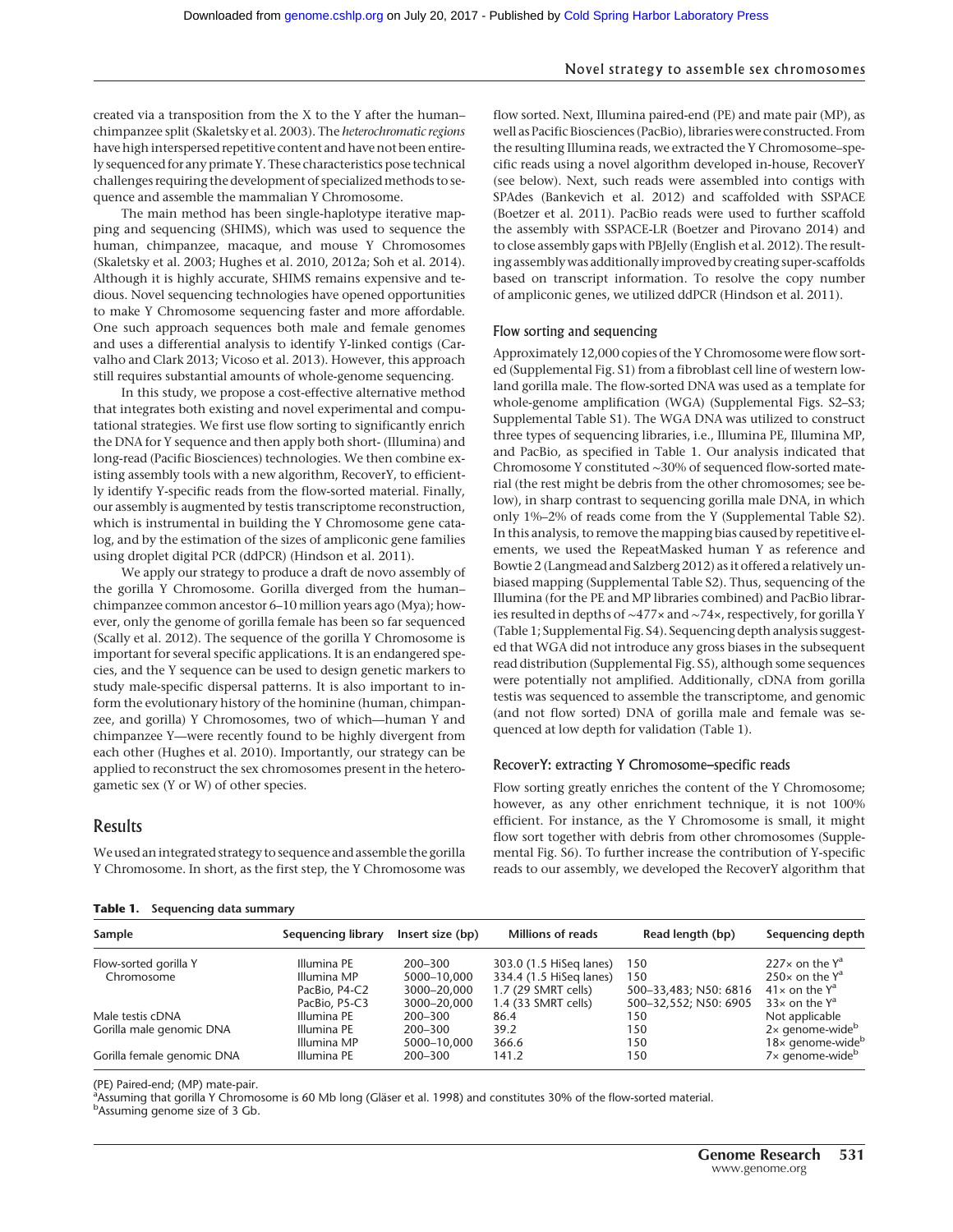separates Y and non-Y reads based on differential sequencing depth. RecoverY plots the distribution of the number of occurrences (the abundance) of k-mers from the flow-sorted read data. We used the k-mer size of 25 that was selected after testing RecoverY on a range of k values from 15 to 25 using simulated data from the human genome with Y enrichment ranging from 10% to 50%. We found that the maximum number of Y-specific k-mers was recovered at  $k = 25$ . The distribution reveals two categories of  $k$ -mers (Fig. 1A): low-abundance k-mers from sequencing errors, autosomes and Chromosome X, versus high-abundance k-mers from the Y and from transposable and other repetitive elements. RecoverY applies an abundance threshold to classify the k-mers and then filters out reads in which more than half of the constituent k-mers have an abundance lower than the chosen threshold. This strategy is designed to retain reads from the Y and from transposable and other repetitive elements, along with PAR found on both X and Y Chromosomes, while filtering out reads from the X and the autosomes. We note that RecoverY has the potential to be applied more generally to reads from any flow-sorted, or otherwise enriched (e.g., microdissected), chromosome.

### Assembly

We explored combinations of different sequencing technologies (Illumina only versus Illumina combined with PacBio versus PacBio only), data processing approaches (e.g., the use of RecoverY), and assembly tools (Fig. 2A; Supplemental Table S3; see below). Specifically, we evaluated the performance of these approaches and tools in terms of the total length assembled, N50 (Fig. 2A), NG50 (Supplemental Table S3), and the number of genes and palindromes recovered (Fig. 2B,C).

Our best assembly had a total length of 25.4 Mb with a scaffold N50 of 97.45 kb and an NG50 of 99.19 kb (assuming that the size of the euchromatic portion of gorilla Y Chromosome is the same as that for human Y, i.e., ∼25 Mb) (Skaletsky et al. 2003). This assembly was generated using both short reads (Illumina data) and long reads (PacBio data), applying a succession of assembly and scaffolding tools that led to assembly improvement at each step (Fig. 2A). First, we applied the RecoverY algorithm to the Illumina PE and MP reads, reducing the number of reads by ∼35% (Fig. 1B; Supplemental Fig. S7). The remaining reads were further subsampled using in silico normalization to reduce downstream memory and computational requirements (Haas et al. 2013). As a result, we obtained 12.5 and 20 million pairs of reads for PE and MP data sets, respectively, that were used in sub-



Figure 1. RecoverY—a novel algorithm for extracting Y Chromosome–specific reads from sequences of flow-sorted material. (A) The expected distribution of k-mer abundances. (B) The abundance of k-mers from paired-end flow-sorted gorilla Y sequencing data. The k-mers with an abundance greater than 100 are considered to be Y-specific or repetitive.

sequent steps. Next, the PE reads were assembled into contigs using the SPAdes genome assembler (Bankevich et al. 2012). The initial development of SPAdes focused on single-cell sequencing data. As a result, SPAdes does not make any assumptions about coverage, which is advantageous for the assembly of flow-sorted data having unique coverage patterns. The use of RecoverY resulted in fewer and larger contigs and in a smaller number of non-Y contigs, as compared to not using RecoverY (Supplemental Table S4). These contigs were then scaffolded with SSPACE (Boetzer et al. 2011) using MP reads.

In the next step, PacBio reads longer than 12 kb were error corrected with HGAP (Chin et al. 2013) using the full PacBio data set, resulting in 153,310 error-corrected long reads (a total of 666 Mb of sequence). Next, we ran SSPACE-LR (Boetzer and Pirovano 2014), which utilizes these error-corrected long reads to improve the Illumina assembly by merging scaffolds and filling in gaps between contigs. Smaller read length thresholds for HGAP yielded a larger number of corrected sequences with a smaller average length, but did not improve the results of SSPACE-LR (Supplemental Table S5). Finally, we applied PBJelly (English et al. 2012) to align uncorrected PacBio subreads longer than 10 kb to minimize the gaps in the assembly (Supplemental Note S1). The combination of SSPACE-LR and PBJelly produced a 42% increase in assembly size and a 270% improvement in scaffold N50 over the Illumina-only assembly (Fig. 2A).

To improve the Y-Chromosome specificity of our assembly, we aligned the resulting scaffolds to the gorilla reference female genome using the long-read aligner BLASR (Chaisson and Tesler 2012). The scaffolds mapping with a best hit of >70% identity to gorilla autosomes or non-PAR gorilla X Chromosome sequences were discarded. The number of scaffolds was thus reduced by 30%; however, the assembly length decreased by only 13%, indicating that the effect of non-Y reads that were undetected by RecoverY was limited to the formation of very short non-Y scaffolds. We named the resulting assembly as "the best assembly." The insert size distribution of MP data mapping to the best assembly is presented in Supplemental Figure S8A. This assembly was evaluated with an independent scaffolder, BESST (Sahlin et al. 2014), which resulted in a similar insert size distribution of MP data (Supplemental Fig. S8B,C). We also evaluated the best assembly with REAPR (Hunt et al. 2013), which reported a relatively low proportion of assembly errors (Supplemental Table S6). A total of 55 scaffolds in the best assembly aligned to gorilla PAR (Supplemental Table S7).

We also performed two additional assemblies using only

PacBio reads and the HGAP (Chin et al. 2013) and MHAP (Berlin et al. 2015) software, but found the results to be inferior to our best assembly (Fig. 2; Supplemental Note S2; Supplemental Table S3). The improvement in PacBio data analysis tools (which are undergoing active development) could make PacBioonly assemblies a more attractive option in the future.

### Human and chimpanzee sequence alignments

We next aligned (see Methods) the best assembly to the sequences of human and chimpanzee Y Chromosomes.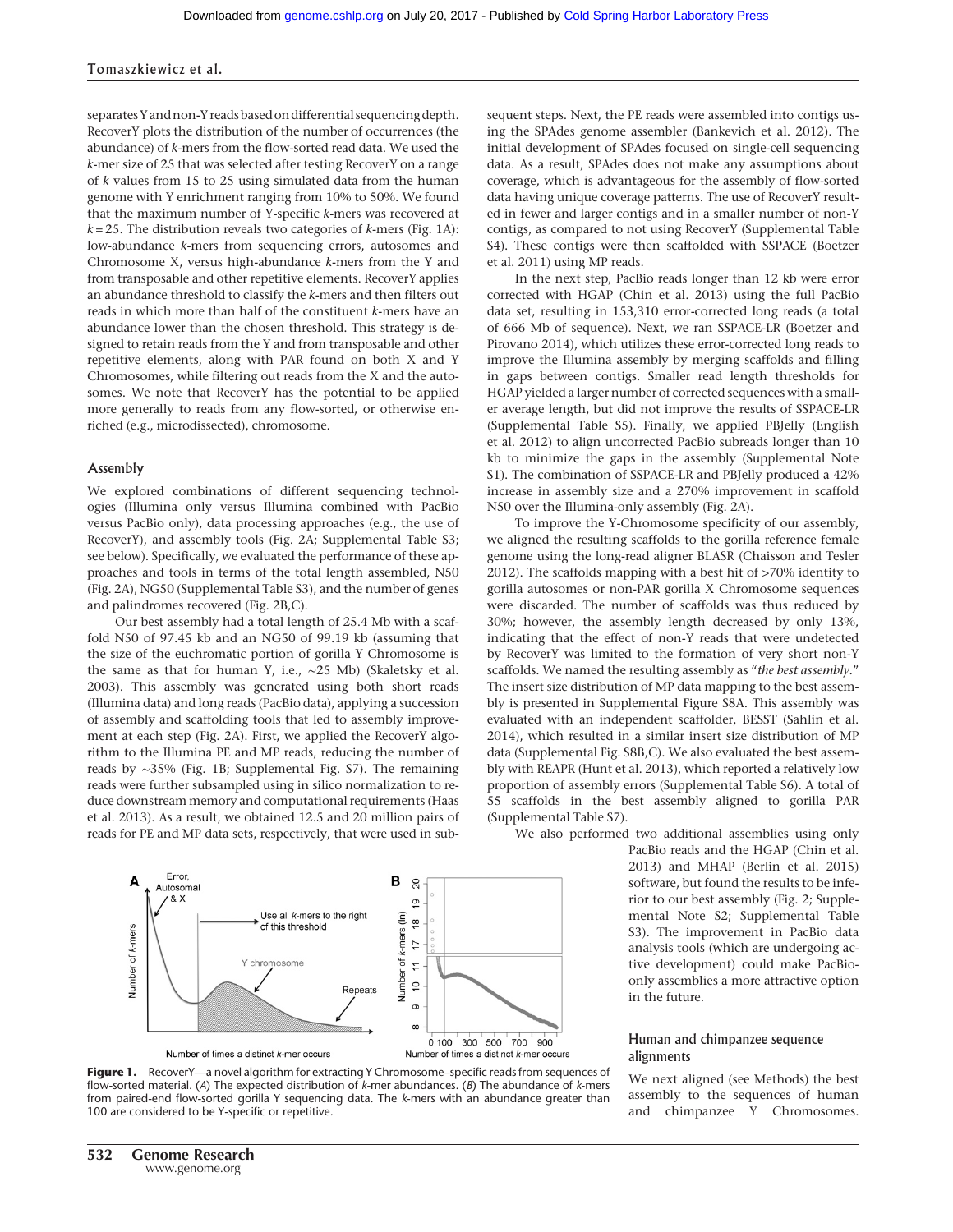

**Figure 2.** (A) The global workflow applied for the Y Chromosome assembly (see text for details). Four assemblies in the dotted frame are nested within each other. The best assembly is framed in red. (Orange) Illumina data; (blue) PacBio data. All assemblies were filtered against the reference female genome. The total (including Ns) and unambiguous (non-N, shown in parentheses) lengths are shown. N50 is the contig/scaffold length for which all contigs/scaffolds of that length or longer contain half of the assembly length. (B) Gene and (C) palindrome recovery. The heatmaps show how sequences homologous to 25 human genes, eight human palindromes, and 12 chimpanzee-specific palindromes were recovered in the assemblies (see Methods). Genes lost on the chimpanzee Y are marked with an asterisk.

Because the gorilla lineage diverged prior to the human–chimpanzee split (Scally et al. 2012), we expected a similar sequence identity for the gorilla–human and gorilla–chimpanzee pairwise alignments. Indeed, at the nucleotide level, we observed highly similar sequence identities for gorilla–human (97.09%) and gorilla–chimpanzee (97.10%). Contrary to the expectation, though, different proportions of the gorilla Y aligned to the human Y and chimpanzee Y (83.4% and only 70.3%, respectively).

### Experimental validations and genome rearrangements

To validate the best gorilla Y assembly experimentally, we first designed primers for 32 randomly selected regions (Supplemental Table S8) that aligned to human and/or chimpanzee Y Chromosome. Of these, 25 (78%) were validated (PCR products were obtained), one (3%) amplified from the WGA Y but not from male genomic DNA, and six (19%) could not be amplified or resulted in nonspecific PCR products.

After aligning the scaffolds of the best assembly to the human and chimpanzee Y Chromosomes, we identified alignment breakpoints (Methods; Supplemental Note S3). We found 162 putative gorilla-specific breakpoints that had PacBio read support in the gorilla but were present in neither the human nor the chimpanzee Y Chromosomes. We attempted to validate 42 of them with PCR using gorilla male DNA as a template (Supplemental Table S8). Of these, 32 (76%) were validated as gorilla-specific rearrangements (PCR products were obtained), four (10%) amplified from the WGA Y but not from male genomic DNA, and six (14%) could not be amplified or represented nonspecific PCR products.

### Gene repertoire

The gorilla Y gene repertoire we recovered from the best assembly was validated by the analysis of gorilla testis transcriptome and appears to be remarkably similar to that on the human Y but different from that on the chimpanzee Y. We detected in the best assembly (via alignment) (see Methods; Figs. 2B, 3) the homologs of all 16 human X-degenerate genes and eight of the nine human ampliconic gene families (Skaletsky et al. 2003). The VCY gene family was not detected, which we confirmed experimentally (see below). In contrast, the gorilla Y shares only 12 X-degenerate genes and five ampliconic gene families with the chimpanzee Y (Figs. 2B, 3; Table 2); TXLNGY, TBL1Y, TMSB4Y, USP9Y, and XKRY were pseudogenized, whereas HSFY and PRY families were lost, on the chimpanzee Y (Fig. 3; Hughes et al. 2010).

We assembled the RNA-seq data

from gorilla testis (Supplemental Table S9) and used various filtering strategies and additional gorilla and human data to reconstruct the gorilla Y-Chromosome genes (Methods; Supplemental File S1). This was performed independently of the Y Chromosome reference to validate our best assembly (a genome-guided transcriptome reconstruction including the Y Chromosome assembly as a reference led to inferior results). The best assembly accurately recovered the 24 gorilla Y protein-coding genes. For the 21 genes found in single copy (all but CDY, DAZ, and RBMY), 94.7% of exonic sequences were retrieved, and the position and orientation of >95% of their exons were consistent with the transcript data.

Using 11 X-degenerate genes whose exons were spread among multiple scaffolds, we merged 43 scaffolds into 11 superscaffolds (Supplemental Fig. S9). TBL1Y alone guided the joining of four scaffolds, generating an ∼779-kb super-scaffold. No novel full-length protein-coding genes were found on the gorilla Y (Supplemental Note S4), but we found 59 noncoding transcripts (of which 13 were reported previously) (Cortez et al. 2014) and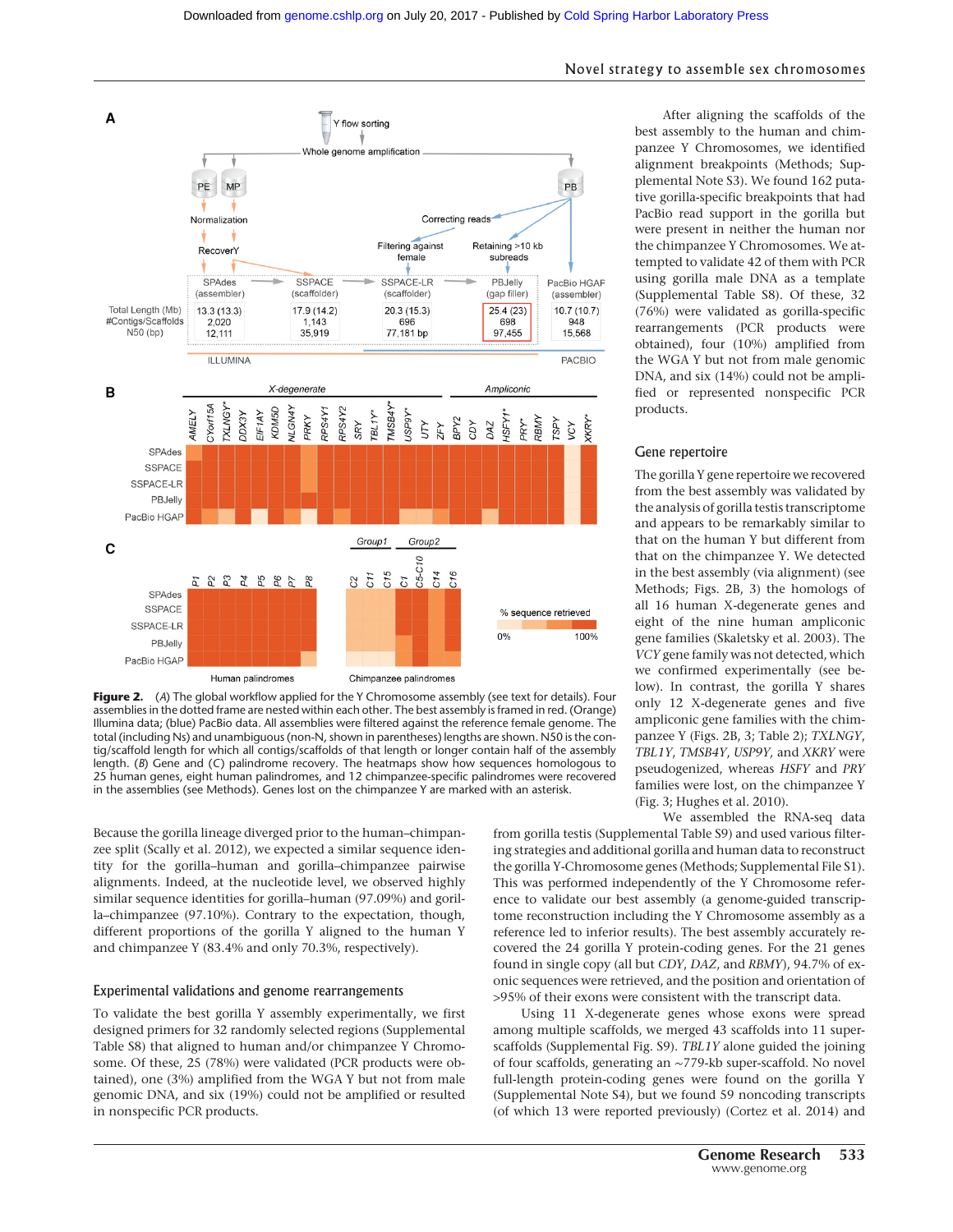

Figure 3. A comparison of the gene content among the hominine Y Chromosomes. (A) X-degenerate genes. (B) Ampliconic genes.

166 expressed pseudogenes (out of 193 previously reported) (Cortez et al. 2014; Supplemental Table S10; Supplemental File S2).

### Ampliconic genes

We found substantial intra- and interspecific variability in the sizes of ampliconic gene families (i.e., in the number of duplicate gene copies per family). The size of each of the families was estimated experimentally with ddPCR (Supplemental Table S11; Hindson et al. 2011). The approach was initially validated for nine ampliconic gene families in two human males (Fig. 4). We obtained copy numbers consistent with that in the reference human genome for all but two gene families (Supplemental Table S12)— RBMY and TSPY. For these two families, intraspecific variability in family size was noted previously (Tyler-Smith et al. 1988; Giachini et al. 2009; Case et al. 2015). Next, we examined the size of ampliconic gene families for 14 wild-born gorillas. The intraspecific size variation was observed for the RBMY and TSPY gene families (similar to human), but also for the CDY and HSFY gene families (Fig. 4; Supplemental Table S12). We found that ddPCR is a more reliable method for measuring gene family size than a computational analysis of the assembly (see Methods).

Table 2. A comparison of the hominine Y Chromosomes

|                                                            |          | Gorilla Y Human Y | Chimpanzee Y |
|------------------------------------------------------------|----------|-------------------|--------------|
| Number of the X-degenerate<br>genes                        | 16       | 16                | 12           |
| Number of ampliconic gene<br>families (genes) <sup>a</sup> | 8(44)    | 9(57)             | 6(25)        |
| Number of palindromes <sup>b</sup>                         | $8 + 13$ | 8                 | $7 + 12$     |
| Interspersed repetitive<br>element content (%)             | 47.01    | 48.8              | 43.72        |
| Gorilla Y Chromosome<br>aligning (%)                       |          | 83.4              | 70.3         |

<sup>a</sup>The average value per species was used for genes with intraspecific variability in the family size (Fig. 3; Supplemental Fig. S14).

<sup>b</sup>The number after the plus sign indicates species-specific palindromes.

Because these gene families tend to lie in the hard-to-assemble (with our strategy) palindromes, their family size is often underestimated in the assembly (Supplemental Table S13).

### Palindromes

Our assembly contained sequences homologous to all eight palindromes present on the human Y (Fig. 2C; Methods). The sequences of P1, P2, and P8 were present only partially (Supplemental Table S14). In the case of P2, this was likely because of its highly repetitive structure (Supplemental Fig. S10); in the case of P8, this was confirmed by the absence of the VCY gene family, corroborating our analyses above (Figs. 2B, 3). The assembly also harbored complete or partial sequences homologous to nine of 12 chimpanzee-specific palindromes (Fig. 2C; Supplemental Note S5). Our analysis suggests that most homologs to human and chimpanzee palindromes have high read depth and thus likely also form palindromes in gorilla (Supplemental Fig. S11A–D). However, our ability to fully reconstruct the sequence of palindromes on the gorilla Y might be limited due to potential palindrome collapses in our assembly.

Additionally, the intra-scaffold sequence similarity analysis (see Methods) identified 13 novel, very short (6–16 kb long), gorilla-specific palindromes (Supplemental Fig. S12). The length of palindromes is limited by the length of our scaffolds, and thus their shortness is not indicative of the size distribution of gorilla-specific palindromes in general. The sequences homologous to gorilla-specific palindromes were present on the human Y and with one exception also on the chimpanzee Y, but did not exhibit the palindrome structure in these species (Supplemental Fig. S12).

### Repetitive element content

The interspersed repetitive element content on the gorilla Y (47.0%) was similar to that on the human Y (48.8%), but higher than that on the chimpanzee Y (43.7%) (Supplemental Table S15; see Methods). The low repetitive element content on the chimpanzee Y is due to the relatively low LTR and SINE element content (Supplemental Table S15), the latter being consistent with the Alu insertion slowdown in the chimpanzee–bonobo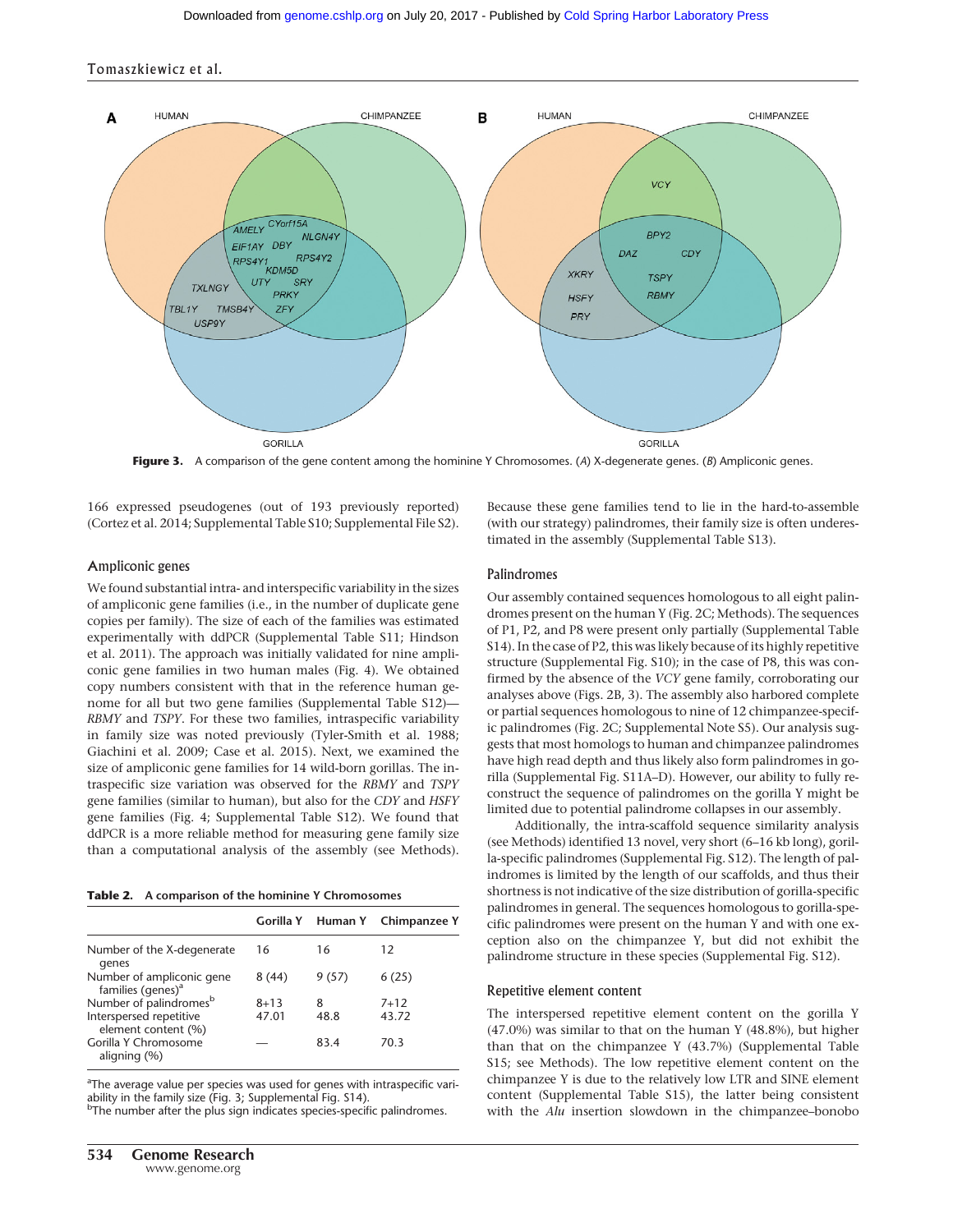

Figure 4. Sizes of ampliconic gene families on the hominine Y Chromosome. The number of functional genes was evaluated for 14 gorilla males using ddPCR (blue), evaluated for two human males using ddPCR and retrieved from the reference human genome sequence (orange), and retrieved from the chimpanzee reference genome sequence (green). For families with intraspecific size variation (Supplemental Table S12), size averages (numbers above bars) and ranges (error bars) are shown.

common ancestor (Hormozdiari et al. 2013). The interspersed repetitive element content on the gorilla Y was different than that for gorilla autosomes (43.3%) and gorilla Chromosome X (52.2%). Similar to the human Y (Skaletsky et al. 2003), the gorilla Y ampliconic regions (defined here as scaffolds containing ampliconic genes) had a lower interspersed repetitive element content (42.5%) than the X-degenerate regions (51.0%). Note that we used the primate library for masking the repetitive elements and thus might have missed some gorilla-specific repeats.

### Designing a panel of gorilla Y-specific microsatellite markers

To enable future studies of gorilla male-specific dispersal and migration (Douadi et al. 2007), we designed a panel of Y-specific microsatellite markers based on the assembly generated in this study (see Methods). This panel includes seven novel fluorescently labeled tri- and tetranucleotide microsatellite markers that can be assayed in a single run on ABI3700 and are polymorphic when tested in 14 wild-born gorillas (Supplemental Table S16).

### **Discussion**

#### The strategy for sequencing sex chromosomes

Our proposed strategy for sequencing and assembling the Y Chromosome provides a more accessible alternative to existing approaches and can make sex chromosome reconstruction more widespread in the future while catalyzing novel biological discoveries. Compared with SHIMS (Skaletsky et al. 2003; Hughes et al. 2010, 2012a), the proposed strategy is several orders of magnitude cheaper and faster, making it affordable for many more laboratories. The strategy presented here is also more targeted and is thus more affordable than a strategy based on sequencing with the equivalent technologies of both male and female genomes for the same species (Carvalho and Clark 2013; Vicoso and Bachtrog 2013). Although we expect the overall quality of the assemblies to be comparable between the two approaches, we estimate that our targeted approach can decrease the cost of sequencing needed to achieve the same depth by at least 10 times (Supplemental Table S17). In particular, PacBio sequencing is still expensive, and obtaining enough coverage of the Y Chromosome through genome-wide sequencing of the male genome remains prohibitive.

We utilized flow sorting based on chromosome size and GCcontent to enrich for the Y-Chromosome DNA, which contributed to the increased coverage of this small chromosome. This approach might be challenging to apply for very young sex chromosomes that might have not diverged enough in size and GCcontent from each other. However, individual chromosomes can also be enriched by microdissection (Zhou and Hu 2007) or laser capture dissection (Keinath et al. 2015), and the computational techniques developed here also have the potential to be utilized in such situations, thus increasing the applicability of the method. Therefore, our approach provides a timely opportunity to generate data needed for the studies on sex chromosome evolution and sexbias in dispersal across populations. Such data can provide significant new insights and can find immediate applications, e.g., to conservation genetics of endangered species.

The power of our strategy is in combining the unique strengths of orthogonal experimental and computational approaches to reconstruct a detailed picture of the Y Chromosome. By combining flow sorting with a novel computational method RecoverY, we are able to enrich our read data sets for the Y Chromosome sequence and make sequencing faster and more cost effective. By combining short- and long-read technologies, we are able to obtain high coverage while also increasing assembly contiguity. Compared with the use of short reads only, this resulted in fewer scaffolds and an almost threefold increase of N50 (Fig. 2A). By sequencing the testis transcriptome, we can build an improved gene catalog and detect novel transcripts. By demonstrating how ddPCR can be used to measure the size of ampliconic gene families, we can enable future studies of male fertility (Nickkholgh et al. 2010). This is particularly important because of an association of the sizes of some ampliconic families with fertility in men (Elliott 2000; de Vries et al. 2002; Writzl et al. 2005; Nickkholgh et al. 2010).

Our study provides a workflow for future sequencing projects of sex chromosomes present in the heterogametic sex—Y and W (Fig. 5). By generating an abundance of data, we were able to determine levels of coverage beyond which the benefits became incremental. A preliminary sequencing run (e.g., on MiSeq) can test



Figure 5. The workflow for sequencing mammalian Y Chromosomes.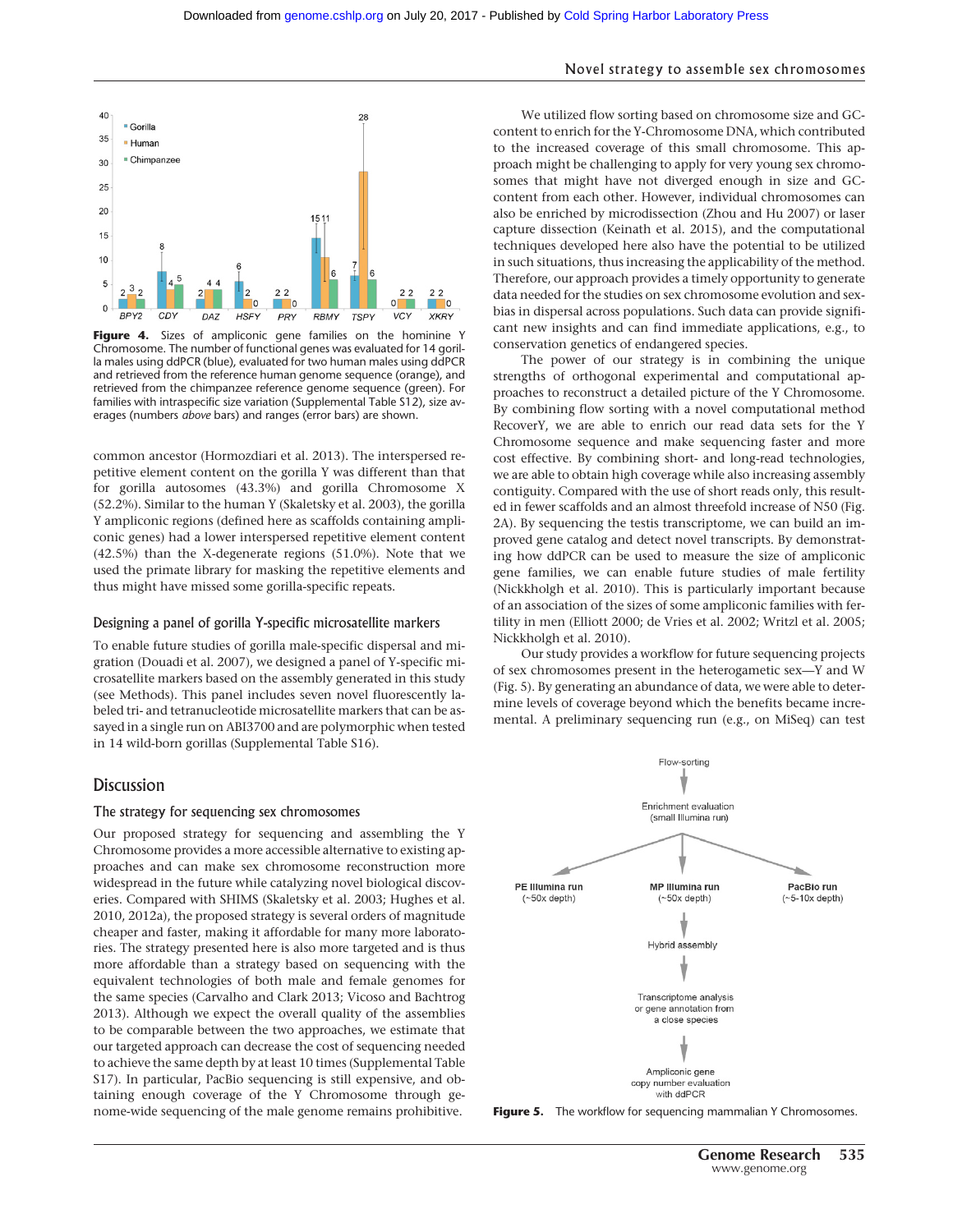for chromosome enrichment in the flow-sorted DNA. If the enrichment is satisfactory, we recommend sequencing to the chromosome-specific depth of ∼50× for each of the Illumina PE and MP data (Supplemental Note S6). Whereas we generated an amount of PacBio data that may not be cost effective for other projects, we show that ∼5–10× sequencing depth already provides a substantial improvement of Illumina assemblies for Y Chromosomal data (Supplemental Fig. S13A,B). To achieve the highest N50, the most accurate PacBio chemistry should be used, and fewer PacBio long reads are preferred to many shorter reads (Supplemental Fig. S13C).

Notwithstanding its advantages, our strategy remains less accurate and produces a more fragmented assembly than SHIMS. WGA, unavoidable when working with limited material, might introduce artificial junctions (Lasken and Stockwell 2007). Although we demonstrate that such artifacts are rare (Supplemental Table S8), the WGA step should be omitted if the material is more abundant. Also, as the longest PacBio reads (Table 1) are shorter than most palindrome arms (Supplemental Table S14), we cannot resolve all palindromes. In situations in which palindrome reconstruction is critical, SHIMS (Skaletsky et al. 2003) could be used.

### A comparison of the hominine Y Chromosomes

We have demonstrated that the assemblies produced by our strategy are highly informative, despite these potential limitations. In applying this strategy to the gorilla Y Chromosome, we refined its gene repertoire, identified several lineage-specific palindromes, determined the interspersed repetitive element content, and generated its alignments with human and chimpanzee Y Chromosomes, which allowed us to compare hominine Y Chromosomes.

Our analysis of the sequence alignments indicated that the Y Chromosome gene tree among hominines studied was congruous with the species tree. At the nucleotide level, we observed a greater sequence identity between human and chimpanzee (97.99%) than between either of those and gorilla, consistent with chimpanzee and human sharing a more recent common ancestor (Scally et al. 2012). Moreover, the gorilla–human and gorilla–chimpanzee identities were highly similar (97.09% and 97.10%). These results are inconsistent with incomplete lineage sorting that would lead to higher gorilla–human than gorilla–chimpanzee sequence identity or vice versa. Note that the use of different sequencing data and assembly approaches for the gorilla Y Chromosome could have affected sequence identity values in alignments, including this chromosome.

We found the gorilla Y to be more similar to the human than to the chimpanzee Y in terms of shared palindrome sequences, the percentage of aligned sequence, the interspersed repetitive element content, and gene repertoire (Table 2). Although the gorilla and human Y Chromosomes share all but one (VCY) protein-coding gene family (Table 2), the chimpanzee Y lost one-quarter of Xdegenerate (Goto et al. 2009) and one-third of ampliconic gene families compared to the gorilla or human Y (Table 2; Fig. 3). The smaller number of gene families on the chimpanzee Y compared with human Y is consistent with a high rate of gene loss on chimpanzee autosomes and Chromosome X (Demuth et al. 2006). In fact, the proportion of Y gene families among all gene families is not significantly different between chimpanzee and human (18/9,711 versus 25/10,374, P = 0.395, Z-test). However, the overall number of genes on the chimpanzee Y Chromosome is one-half that on the human or gorilla Y (37 versus 73 or 60, respectively) (Table 2), and the proportion of Y among all genes is signifi-

We hypothesize that one such force could be selection potentially elevated in the chimpanzee lineage due to polyandrous mating and resulting sperm competition (Møller 1988; Dixson 2012). In agreement with this hypothesis, the DAZ ampliconic gene family evolves under positive selection in the chimpanzee lineage (Hughes et al. 2012b), and we found significantly higher nonsynonymous-to-synonymous rate ratios on the chimpanzee than on the human or gorilla Y Chromosome for five X-degenerate (DDX3Y, EIF1AY, PRKY, KDM5D , and SRY) (Supplemental Table S18) as well as for one ampliconic gene (CDY) (Supplemental Table S19); none of the ratios was significantly greater than one (Supplemental Note S7). Selection was likely accompanied by genetic hitchhiking, particularly strong on the Y because of no recombination (Charlesworth and Charlesworth 2000; Bachtrog 2008), and increasing the presence of nonadaptive mutations that could include gene and palindrome loss on the chimpanzee Y (Hughes et al. 2010). When the data on the Y Chromosome structure and gene sequences in other primates with different levels of sperm competition become available, one will be able to more explicitly test a hypothesis about sperm competition shaping Y Chromosome evolution. Currently the only other primate (non-hominine) Y Chromosome deciphered is the macaque Y (Hughes et al. 2012a) that is remarkably similar in gene content to the human and gorilla Y Chromosomes (Supplemental Fig. S14). This similarity is despite the presence of sperm competition in macaque, which, according to our hypothesis, would lead to a disparate gene content on the macaque Y (Møller 1988; Dorus et al. 2004; Dixson 2012).

Only five of nine ampliconic gene families were shared by all hominine species compared (Fig. 3) and four also with macaque (Supplemental Fig. S14B). Some gene family losses might be random; however, as most ampliconic genes are expressed in testis (Skaletsky et al. 2003), such rapid alteration in their content might be associated with changes in sperm production among species (Bhowmick et al. 2007). Our results indicate a remarkable level of variability in the ampliconic gene family size among hominines and within gorilla—with six and four of nine gene families displaying inter- and intraspecific variability, respectively (Fig. 4). All but one (TSPY) of the studied ampliconic gene families are located within palindromes (Bhowmick et al. 2007). Mechanistically, such organization facilitates recombination within individual and among homologous palindromes and results in frequent gene gain and loss within families, as well as in gene conversion (Rozen et al. 2003) that counteracts the degeneration of the Y by efficiently removing deleterious mutations (Connallon and Clark 2010).

### Applications for conservation genetics

The novel fluorescent Y-Chromosome microsatellite multiplex assay presented here can be used to investigate gorilla male dispersal patterns determining the genetic diversity of gorilla populations in the wild (Douadi et al. 2007). Such patterns influence population structure; thus, their analyses will ultimately aid conservation efforts on behalf of this endangered species that faces numerous threats, including habitat loss and disease impacts (Genton et al. 2014). The designation of protected areas that encompass the largest possible extent of the species genetic diversity is thus strategic for long-term conservation of wild gorilla populations.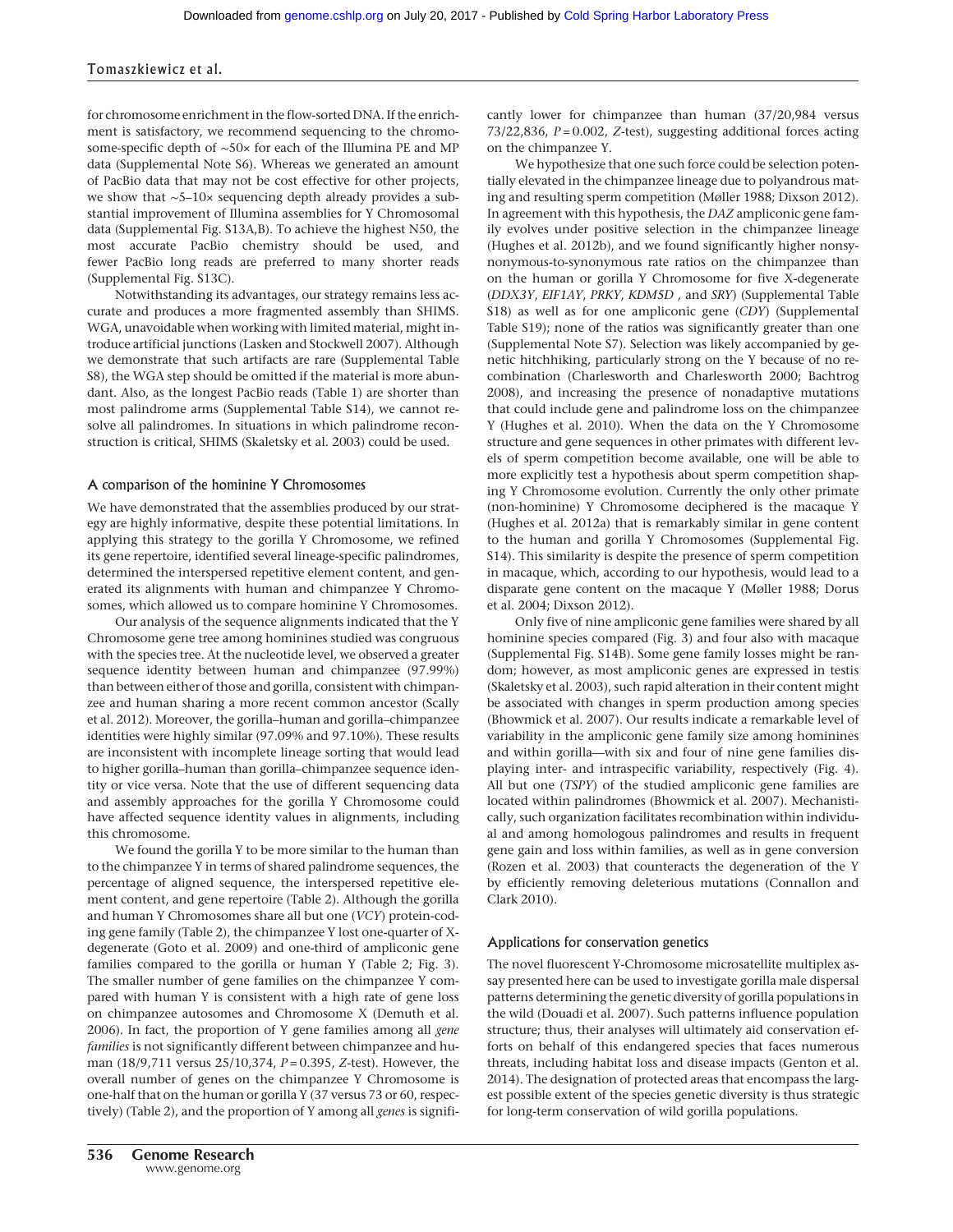# Methods

# Samples, flow sorting, WGA, and sequencing

Gorilla Y Chromosome was flow sorted from a fibroblast cell line of western lowland gorilla male (ID KB3781). Flow sorting of the gorilla Y was performed as described (Yang et al. 1995). Laser-based flow cytometry consists of applying an electrical charge to droplets containing chromosomes of interest. Chromosomes to be sorted are classified according to the size and A/T to G/C base pair ratio. The Y-Chromosomal markers were used to confirm this chromosome-sorted specificity. Flow-sorted Y DNA was subsequently used as a template for WGA performed with REPLI-g Single Cell Kit (Qiagen). Male genomic DNA was extracted from the same sample. Gorilla female genomic DNA (ID 2000-0150) was isolated from liver with the DNeasy Blood and Tissue kit (Qiagen). RNA from gorilla testis (ID 2006-0091) was extracted with the RNeasy Mini kit (Qiagen). Additional DNA samples from 13 wild-born western lowland gorilla males (Supplemental Table S12) were provided by the San Diego Zoological Society. PE, MP, and stranded RNA-seq libraries were constructed with the TruSeq DNA Sample Preparation Kit (Illumina), Nextera Mate Pair Library Preparation Kit (Illumina), and TruSeq RNA Sample Prep Kit (Illumina), respectively. These libraries were sequenced on the HiSeq 2500 (Rapid mode). Prior to constructing PacBio libraries, we performed debranching (Zhang et al. 2006).

# Preprocessing raw read data

We trimmed adapters in raw reads using Trimmomatic version 0.32 [\(http://www.usadellab.org/cms/index.php?page=trimmomatic](http://www.usadellab.org/cms/index.php?page=trimmomatic)) with the following settings: ILLUMINACLIP: \${adapter\_file}:2:30:10 LEADING:3 TRAILING:3 SLIDINGWINDOW:4:15 MINLEN:30. PE reads were trimmed in "palindrome" mode, and MP reads were trimmed in "simple" mode. All FASTQ files were checked with fastQValidator [\(http://github.com/statgen/fastQValidator](http://github.com/statgen/fastQValidator)). We additionally preprocessed the MP reads using NxTrim ([http://](http://github.com/sequencing/NxTrim) [github.com/sequencing/NxTrim\)](http://github.com/sequencing/NxTrim), which classified reads into three categories based on the location of biotinylated adapters, e.g., MP (long fragment size), PE (short fragment size), and unknown (adapter absent, but validation suggests mostly long fragment size). The "PE contamination" was eliminated, retaining approximately two-thirds of the MP data.

# RecoverY

RecoverY (version 1.0) is composed of the following steps: (a) Run the DSK (version 2.0.2) (Rizk et al. 2013) k-mer counter on the quality-controlled reads and construct an abundance histogram depicting the count of each distinct  $k$ -mer  $(k = 25$ , in our case); (b) choose a threshold to separate putative Y Chromosome k-mers from other erroneous, autosomal, or X Chromosome  $k$ -mers; (c) store the putative Y  $k$ -mers in a hash table for efficient retrieval; and (d) flag a read to be Y-Chromosomal if the majority of its constituent k-mers are present in the hash table. We used conservative abundance thresholds of 100× for PE and 50× and 10× for the two MP libraries.

# Assemblies

The remaining post-RecoverY reads were subsampled using in silico normalization in Trinity (version 20140717) (Grabherr et al. 2011), with a target coverage of 220× of the Y Chromosome. The target coverage was chosen to be sufficiently high to ensure that reads at a lower coverage would be retained by Trinity normalization, whereas reads at a much higher coverage would be mostly eliminated. The PE and MP reads were normalized independently. The PE reads were provided to SPAdes (version 3.1.1) (Bankevich et al. 2012) with parameters –only-assembler –careful -t 32. The contigs produced were scaffolded using MP reads by SSPACE (version 3.0) (Boetzer and Pirovano 2014). SSPACE was run with default parameters, which required either a minimum of five mate pair links or 15-bp overlaps to merge contigs into a scaffold. As an alternative to SPAdes and SSPACE, we used ALLPATHS-LG (release 47875) (Gnerre et al. 2011); however, this resulted in more scaffolds that were also shorter and in fewer genes and palindromes recovered (Supplemental Table S3). Therefore, we proceeded with the SPAdes/SSPACE assembly. Using >12-kb PacBio reads error-corrected with HGAP (Chin et al. 2013), we ran SSPACE-LR (version 1-1) (Boetzer and Pirovano 2014) to improve the scaffolding. We applied PBJelly (PBSuite\_14.9.9) (English et al. 2012) to align uncorrected >10-kb PacBio subreads to close gaps in the resulting assembly and filter it against the gorilla female genome (see next section). We used the following BLASR parameters for the PBJelly (PBSuite\_14.9.9) protocol: <br/> <br/>blasr>-minMatch 8 -minPctIdentity 85 -bestn 1 -nCandidates 20 -maxScore -500 -nproc 60 –noSplitSubreads </blasr>. For PacBio-only assemblies, see Supplemental Note S2.

# Autosomal and X Chromosome contamination filtering

We concatenated the gorilla female genome (gorGor3), the human Y Chromosome (GRCh38), and the chimpanzee Y Chromosome (gi|326910934|gb|DP000054.2) into a single reference. Accounting for the divergence of gorilla from the chimpanzee–human ancestor, and the error rate of PacBio data, we performed mapping of scaffolds to this reference using BLASR (Chaisson and Tesler 2012) with a 70% minimum percentage identity required for a match. We then filtered out scaffolds whose best mapping was to the non-PAR region of the gorilla female. We also filtered out short (<1 kb) scaffolds.

# Repeat masking

Repeats on the gorilla Y were identified with RepeatMasker version open-4.0.5 [\(http://www.repeatmasker.org](http://www.repeatmasker.org)), search engine NCBI/RMBLAST [2.2.27+] and database RepeatMaskerLib.embl (20140131) with parameters "-species Primates -s." The repetitive element content for the ampliconic and X-degenerate regions was computed from scaffolds containing exons of the ampliconic and X-degenerate genes, respectively. In order to make the comparison of repeat content consistent between different genomes, we re-ran RepeatMasker on human Y Chromosome, chimpanzee Y Chromosome, and gorilla female genome using the same parameters as for the gorilla Y.

# Chromosome sequence alignments

Scaffolds from the gorilla assembly were aligned to the latest human and chimpanzee Chromosome Y sequences using LASTZ version 1.03.66 (Harris 2007). Masking was disabled to allow the reporting of alignments for duplicated elements. We set substitution scores identical to those used for LASTZ alignments of primates generated by the UCSC (Miller et al. 2007) but used more relaxed gap scores. The exact LASTZ command line was: lastz human.chrY gorilla.contigN.chrY W=12 O=500 E=30 K=3000 L=4500 X=900 Y=15000 Q=human\_primate.scores. The identity distribution was estimated by attributing to each location in gorilla the highest identity of any alignment crossing that location. We discarded short alignments (less than 30 alignment columns) and any alignments with lower than 94% identity, following Hughes et al. (2010). To validate our alignment procedure, we first aligned the human and chimpanzee Y Chromosomes. The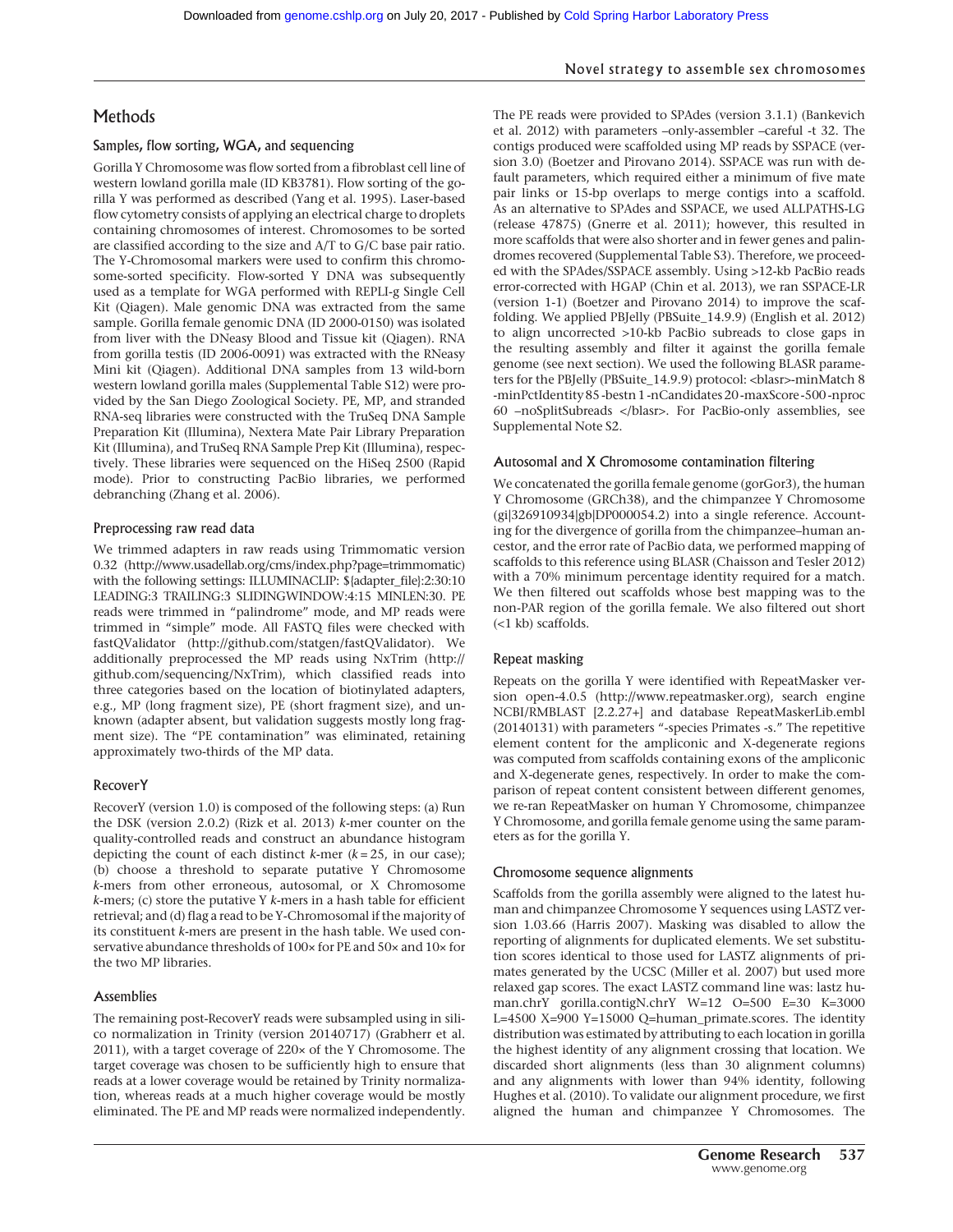resulting nucleotide identity (97.99%) was similar to that reported previously (Hughes et al. 2010). Alignments with lower than 94% identity contributed to the proportion of gorilla aligned to human or chimpanzee, reported as the ratio of aligned bases to non-N bases.

### Retrieval of genes and palindromes in the assembly

To test for gene and palindrome presence, we mapped human gene and gorilla or human palindrome sequences to the best assembly, using BWA (version 0.7.5a-r428) (Li and Durbin 2009) with seed length = 5 to increase sensitivity. This procedure captured the presence of at least one copy and evaluated neither possible fragmentation nor copy number.

### Transcriptome analysis

Testis RNA-seq reads were mapped to the gorilla female reference genome with TopHat2 (v.2.0.10) (Kim et al. 2013), and the unmapped reads (enriched for male-specific transcripts) were assembled with Trinity (version 20140717) (Haas et al. 2013) and SOAPdenovo-Trans (Luo et al. 2012) with k-mer size of 25 bp. The generated contigs were aligned to the gorilla female reference genome with BLAT (Kent 2002), and contigs that aligned at >90% of their length with 100% identity were removed from subsequent steps. Additionally, we removed contigs that were covered at >90% of their length by mapped female gorilla RNA-seq reads from another study (Brawand et al. 2011). The contigs were then repeat-masked (RepeatMasker open-3.3.0, Repbase library with parameters -s -species 'mammal') ([http://www.repeatmasker.org\)](http://www.repeatmasker.org) and combined to generate gene consensus sequences with TGICL (Pertea et al. 2003). We then scaffolded the TGICL contigs using SSPACE (version 3.0) (Boetzer et al. 2011). We next mapped male and female genomic reads to the gene scaffolds with Bowtie 2 (v .2.1.0) (Langmead and Salzberg 2012) and retained only male-specific gene scaffolds (with at least 80% of the sequence covered by male-specific reads and no more than 20% of the sequence covered by female-specific reads). Following Brawand et al. (2011), we utilized a threshold of <20% (we also tested 10%) of a transcript covered by female genomic reads to retain the Y-specific transcripts as some regions of the Y Chromosome are almost identical to the X Chromosome, particularly the gametologous genes. The mapping of RNA-seq and genomic reads was performed with the local alignment, and the read threshold was equal to 1. Lastly, the RNA-seq reads were mapped back to the final transcripts to evaluate coverage and gene sequence reconstruction. Annotation of the final transcripts was performed using nucleotide and protein databases. The transcripts generated here, the gorilla transcripts from Cortez et al. (2014) and the gorilla X-degenerate genes from Goto et al. (2009), as well as human Y genes/cDNAs ([http://www.](http://www.biomart.org) [biomart.org\)](http://www.biomart.org), were aligned to the best assembly with BLAT (Kent 2002). Focusing on the matches with identities >95% for gorilla and >90% for human, we determined the level of completeness for each gene in the best assembly and performed additional ordering of the scaffolds based on exon connectivity of certain genes that spanned several scaffolds, resulting in super-scaffolds.

# Ampliconic gene number estimation with ddPCR

Primers for the ddPCR assays (Supplemental Table S11) were designed with Primer3Plus (v2.3.6) using parameters recommended in the Droplet Digital PCR Applications Guide (Bio-Rad). General parameter settings were: product size range of 60–150 bp; primer size of 15–30 nt with an optimum of 22 nt; melting temperature  $(T_m)$  range of 58°C–65°C with an optimum of 62°C; GC content range of 50%–60% with an optimum of 55%; 50 mM monovalent cations; 50 nM annealing primer; 3.8 mM divalent cations; 0.8 mM dNTPs; and the human mispriming/repeat library. Advanced parameter settings were default except that GC clamp was turned on, the maximum end GCs was three, the maximum end stability was ≤3.0, and sometimes the maximum hairpin was 30. Primers were first designed for the human Y by targeting only a section of the known functional ampliconic genes not found in any pseudogenes according to the latest annotation of the human Y Chromosome (GCF\_000001405.26 GRCh38/hg38). This approach enabled primer targeting of all the known functional ampliconic genes, but none of the known pseudogenes on the human Y (Supplemental Table S11). The exception was TSPY in which a section of the known functional ampliconic genes was also present in some of the pseudogenes, so the section that hits the least number of pseudogenes was used. Once it was demonstrated with ddPCR that a primer pair captures the in silico determined ampliconic gene copy number on the human Y, the gorilla Y Chromosome best assembly was searched with the human ddPCR amplicon to locate scaffolds containing this amplicon with high identity (≥95%) and 100% coverage. These gorilla scaffolds were also examined to determine that the amplicon is located within a gene annotated as the respective ampliconic gene. None to small manual changes in the human primers enabled targeting the homologous gorilla amplicon (Supplemental Table S11). The sequence specificity of primers used was determined via BLASTn against the appropriate speciesspecific databases in GenBank (i.e., nucleotide collection, reference genomic sequences, NCBI genomes, reference RNA sequences, and transcriptome shotgun assembly). All ddPCR primers and amplicons were confirmed through forward and reverse Sanger sequencing of a PCR product consisting of the amplicon ± 200 bp, and then alignment of these sequences to each other and the respective primers, amplicon, and the best assembly.

Quantification of gene copy number was performed by ddPCR using a Bio-Rad QX200 Droplet Digital PCR system (Hindson et al. 2011; McDermott et al. 2013). Simplex sample PCR reaction mixtures (20 µL) contained the final concentration of the following components: 1× EvaGreen Supermix (Bio-Rad), 100 nM of each primer, 0.1 unit/µL of HindIII, and template DNA at 0.5, 1.0, or 2.0 ng/µL (i.e., 10, 20, or 40 ng/reaction) depending on the expected gene copy number. Formation of droplet emulsions was performed by mixing 20 µL of PCR reaction and 70 µL of EvaGreen droplet generation oil with the Automatic Droplet Generator (Bio-Rad). These emulsions of about 20,000 droplets contained in a 96-well plate were cycled to amplicon saturation using a C1000 Thermal Cycler (Bio-Rad) operating at the following conditions: for 5 min at 95°C, 45 cycles of 30 sec at 94°C and for 1 min at 55°C–65°C, for 5 min at 4°C, for 5 min at 90°C, and a 4°C hold. Amplitude of fluorescence by amplicons in each cycled droplet was measured using flow cytometry on a QX200 Droplet Reader (Bio-Rad) set on the EVA channel. The QuantaSoft droplet reader software (v1.4.0.99; Bio-Rad) was used to cluster droplets into distinct positive and negative fluorescent groups and fit the fraction of positive droplets to a Poisson algorithm to determine the starting concentration (copies/µL) of the input target DNA molecule ([Miotke et al. 2014], Droplet Digital Applications Guide). Copy number was determined by calculating the ratio of the target (unknown) concentration to the reference concentration and then multiplying this ratio by the number of copies the reference gene has in the genome ([Miotke et al. 2014], Droplet Digital Applications Guide). Two reference genes used simultaneously were the single-copy Y-Chromosomal SRY and the two-copy (diploid) autosomal RPP30. Mean copy number are reported with the Poisson 95% confidence interval calculated by QuantaSoft (Supplemental Tables S11, S12).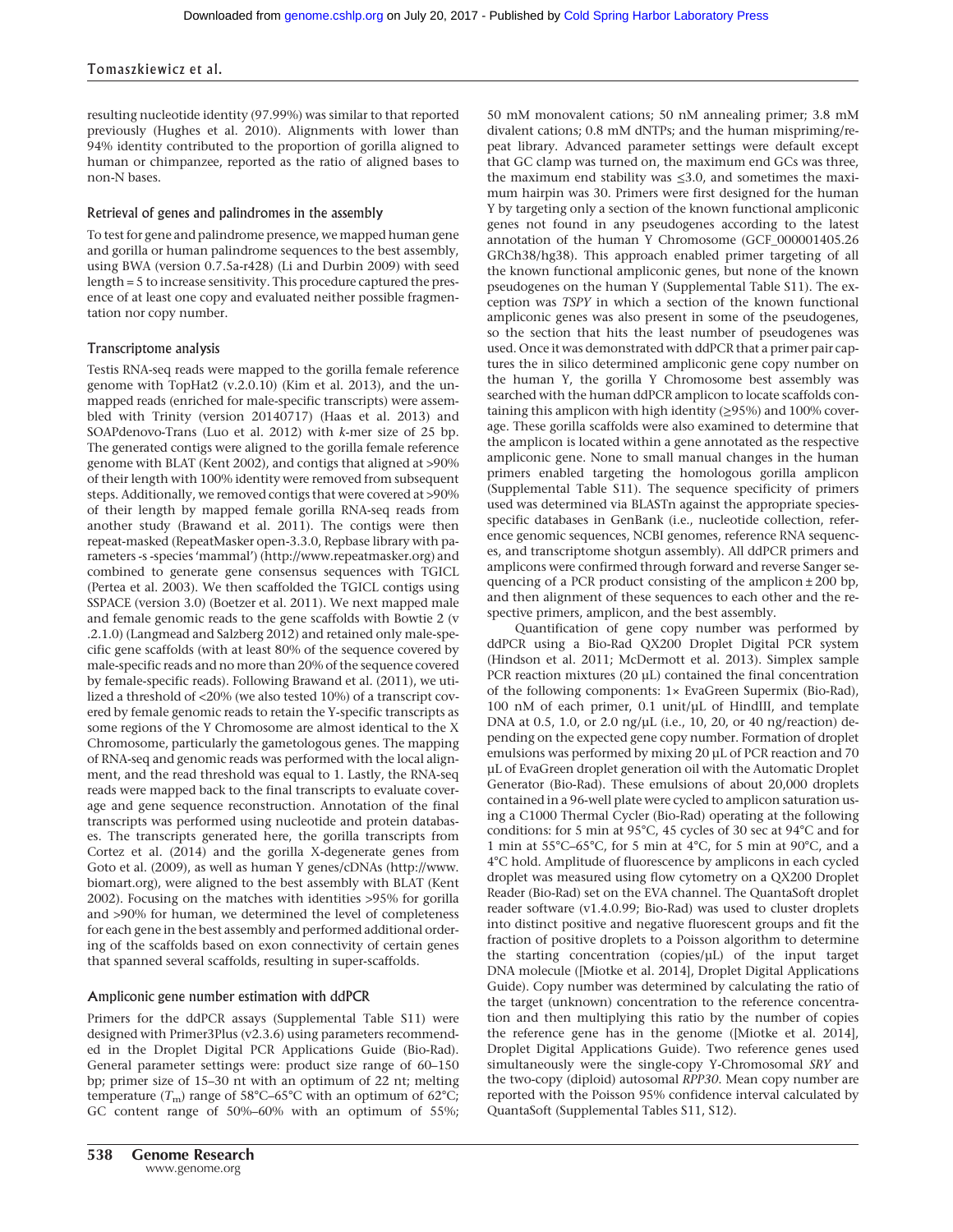### Detection of microsatellites and development of a fluorescent assay

Microsatellites in the best assembly were detected with PHOBOS v3.3.12 ([http://www.rub.de/spezzoo/cm/cm\\_phobos.htm](http://www.rub.de/spezzoo/cm/cm_phobos.htm)). We searched for uninterrupted tri- and tetranucleotide microsatellites because they are easier to score than dinucleotide microsatellites (Eckert et al. 2002; Ananda et al. 2013). BLAST analyses of the designed microsatellites have been performed against the NCBI nucleotide database to check for their gorilla Y specificity. Subsequently, seven gorilla Y-specific microsatellite amplifications were performed in each of the 14 wild-born gorilla males in GeneAmp PCR system 9700 (Applied Biosystems) using the following thermal conditions: initial denaturation at 94°C, 30 or 35 cycles of: denaturation for 1 min at 94°C, annealing at primer specific temperature for 45 sec, extension for 45 sec at 72°C; followed by a final extension for 5 min at 72°C. The forward primer of each of the seven primer pairs was labeled with one of the fluorescent dyes compatible with Applied Biosystems 3730XL sequencer: FAM, HEX, NED, or ROX (Supplemental Table S16). PCR reaction mixtures consisted of 20 ng DNA, 1 unit of ChoiceTaq DNA polymerase (Denville Scientific), 10× PCR buffer, 1.5 µM MgCl2 (Denville Scientific), 500 µM dNTPs (Roche), 1.25 µM of each primer, 1.25 µL DMSO (Sigma), and water to a final volume of 25 µL. All fluorescently labeled PCR products were electrophoresed for each gorilla male in one assay on an Applied Biosystems 3730XL Sequencer. The collected data were analyzed by the Peak Scanner Software v1.0 (Life Technologies).

### Software, assembly, and alignment availability

All scripts are available in Supplemental File S4, which represents the content of the code repository ([http://github.com/makovalab](http://github.com/makovalab-psu/GorillaY_project/)[psu/GorillaY\\_project/](http://github.com/makovalab-psu/GorillaY_project/)) as of January 20, 2016. Readers are encouraged to download the latest versions of the scripts directly from the GitHub repository. The gorilla Y assembly and alignments are available at [https://usegalaxy.org/u/rsharris/p/gor-hum-chi-y.](https://usegalaxy.org/u/rsharris/p/gor-hum-chi-y)

# Data access

Sequencing data and assembly for the gorilla Y Chromosome from this study have been submitted to the NCBI BioProject ([http://](http://www.ncbi.nlm.nih.gov/bioproject) [www.ncbi.nlm.nih.gov/bioproject](http://www.ncbi.nlm.nih.gov/bioproject)) under accession number PRJNA293447. RNA-seq data from this study have been submitted to BioProject under accession number PRJNA304995.

# Acknowledgments

We thank Michael DeGiorgio and Raquel Assis for useful discussions of the results and the San Diego Zoological Society and Smithsonian Institution for providing us with samples used in this study. Kristoffer Sahlin provided assistance with running BESST. All HiSeq and Sanger sequencing were performed at Pennsylvania State Genomics Core Facility, University Park, Pennsylvania; PacBio sequencing was performed at Johns Hopkins University Deep Sequencing and Microarray Core Facility. This study was funded by National Science Foundation (NSF) awards DBI-ABI 0965596 (to K.D.M.), DBI-1356529 (to P.M.), IIS-1453527, IIS-1421908, and CCF-1439057 (to P.M.). Additionally, this study was supported by the funds made available through the Penn State Clinical and Translational Sciences Institute, and through the Pennsylvania Department of Health (Tobacco Settlement Funds). M.C. was supported by the National Institutes of Health (NIH)-PSU funded Computation, Bioinformatics and Statistics (CBIOS) Predoctoral Training

Program (1T32GM102057-0A1). O.A.R. acknowledges financial support from the John and Beverly Stauffer foundation and the Alice B. Tyler Charitable Trust. M.A.F.-S. thanks the Leverhulme Trust for the Emeritus Fellowship award, which provided support for his contribution to the project.

# References

- Ananda G, Walsh E, Jacob KD, Krasilnikova M, Eckert KA, Chiaromonte F, Makova KD. 2013. Distinct mutational behaviors differentiate short tandem repeats from microsatellites in the human genome. Genome Biol Evol 5: 606–620.
- Bachtrog D. 2008. The temporal dynamics of processes underlying Y chromosome degeneration. Genetics 179: 1513-1525.
- Bankevich A, Nurk S, Antipov D, Gurevich AA, Dvorkin M, Kulikov AS, Lesin VM, Nikolenko SI, Pham S, Prjibelski AD, et al. 2012. SPAdes: a new genome assembly algorithm and its applications to single-cell sequencing. J Comput Biol 19: 455-477.
- Bellott DW, Hughes JF, Skaletsky H, Brown LG, Pyntikova T, Cho TJ, Koutseva N, Zaghlul S, Graves T, Rock S, et al. 2014. Mammalian Y chromosomes retain widely expressed dosage-sensitive regulators. Nature 508: 494–499.
- Berlin K, Koren S, Chin CS, Drake JP, Landolin JM, Phillippy AM. 2015. Assembling large genomes with single-molecule sequencing and locality-sensitive hashing. Nat Biotechnol 33: 623-630.
- Bhowmick BK, Satta Y, Takahata N. 2007. The origin and evolution of human ampliconic gene families and ampliconic structure. Genome Res 17: 441–450.
- Boetzer M, Pirovano W. 2014. SSPACE-LongRead: scaffolding bacterial draft genomes using long read sequence information. BMC Bioinformatics 15: 211.
- Boetzer M, Henkel CV, Jansen HJ, Butler D, Pirovano W. 2011. Scaffolding pre-assembled contigs using SSPACE. Bioinformatics 27: 578–579.
- Brawand D, Soumillon M, Necsulea A, Julien P, Csárdi G, Harrigan P, Weier M, Liechti A, Aximu-Petri A, Kircher M, et al. 2011. The evolution of gene expression levels in mammalian organs. Nature 478: 343–348.
- Carvalho AB, Clark AG. 2013. Efficient identification of Y chromosome sequences in the human and Drosophila genomes. Genome Res 23: 1894–1907.
- Case LK, Teuscher C. 2015. Y genetic variation and phenotypic diversity in health and disease. Biol Sex Differ 6: 6.
- Case LK, Wall EH, Osmanski EE, Dragon JA, Saligrama N, Zachary JF, Lemos B, Blankenhorn EP, Teuscher C. 2015. Copy number variation in Y chromosome multicopy genes is linked to a paternal parent-of-origin effect on CNS autoimmune disease in female offspring. Genome Biol 16: 28.
- Chaisson MJ, Tesler G. 2012. Mapping single molecule sequencing reads using basic local alignment with successive refinement (BLASR): application and theory. BMC Bioinformatics 13: 238.
- Chang TC, Yang Y, Retzel EF, Liu WS. 2013. Male-specific region of the bovine Y chromosome is gene rich with a high transcriptomic activity in testis development. Proc Natl Acad Sci 110: 12373-12378.
- Charlesworth B, Charlesworth D. 2000. The degeneration of Y chromosomes. Philos Trans R Soc Lond B Biol Sci 355: 1563-1572.
- Chin CS, Alexander DH, Marks P, Klammer AA, Drake J, Heiner C, Clum A, Copeland A, Huddleston J, Eichler EE, et al. 2013. Nonhybrid, finished microbial genome assemblies from long-read SMRT sequencing data. Nat Methods 10: 563-569.
- Connallon T, Clark AG. 2010. Sex linkage, sex-specific selection, and the role of recombination in the evolution of sexually dimorphic gene expression. Evolution 64: 3417-3442.
- Cortez D, Marin R, Toledo-Flores D, Froidevaux L, Liechti A, Waters PD, Grützner F, Kaessmann H. 2014. Origins and functional evolution of Y chromosomes across mammals. Nature 508: 488–493.
- de Vries JW, Hoffer MJ, Repping S, Hoovers JM, Leschot NJ, van der Veen F. 2002. Reduced copy number of DAZ genes in subfertile and infertile men. Fertil Steril 77: 68-75.
- Demuth JP, De Bie T, Stajich JE, Cristianini N, Hahn MW. 2006. The evolution of mammalian gene families. PLoS One 1: e85.
- Dixson AF. 2012. Primate sexuality. Oxford University Press, New York.
- Dorus S, Evans PD, Wyckoff GJ, Choi SS, Lahn BT. 2004. Rate of molecular evolution of the seminal protein gene SEMG2 correlates with levels of female promiscuity. Nat Genet 36: 1326-1329.
- Douadi MI, GATTI S, Levrero F, Duhamel G, Bermejo M, Vallet D, Menard N, Petit EJ. 2007. Sex-biased dispersal in western lowland gorillas (Gorilla gorilla gorilla). Mol Ecol 16: 2247-2259.
- Eckert KA, Yan G, Hile SE. 2002. Mutation rate and specificity analysis of tetranucleotide microsatellite DNA alleles in somatic human cells. Mol Carcinog 34: 140–150.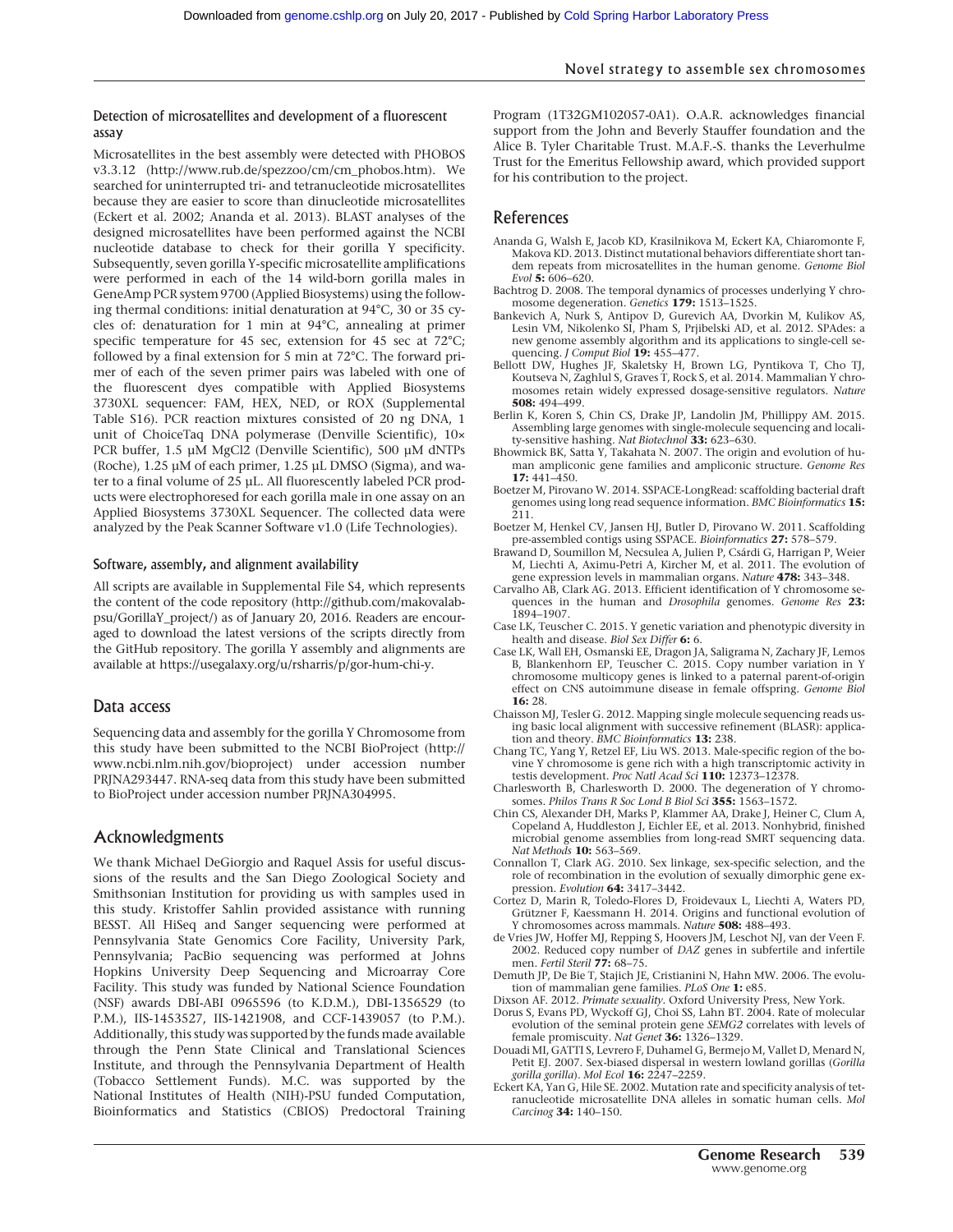Elliott DJ. 2000. RBMY genes and AZFb deletions. J Endocrinol Invest 23: 652–658.

- English AC, Richards S, Han Y, Wang M, Vee V, Qu J, Qin X, Muzny DM, Reid JG, Worley KC, et al. 2012. Mind the gap: upgrading genomes with Pacific Biosciences RS long-read sequencing technology. PLoS One 7: e47768.
- Genton C, Pierre A, Cristescu R, Lévréro F, Gatti S, Pierre JS, Ménard N, Le Gouar P. 2014. How Ebola impacts social dynamics in gorillas: a multistate modelling approach. J Anim Ecol 84: 166-176.
- Giachini C, Nuti F, Turner DJ, Laface I, Xue Y, Daguin F, Forti G, Tyler-Smith C, Krausz C. 2009. TSPY1 copy number variation influences spermatogenesis and shows differences among Y lineages. J Clin Endocrinol Metab 94: 4016-4022.
- Gläser B, Grützner F, Willmann U, Stanyon R, Arnold N, Taylor K, Rietschel W, Zeitler S, Toder R, Schempp W. 1998. Simian Y Chromosomes: species-specific rearrangements of DAZ, RBM, and TSPY versus contiguity of PAR and SRY. Mamm Genome 9: 226-231.
- Gnerre S, MacCallum I, Przybylski D. 2011. High-quality draft assemblies of mammalian genomes from massively parallel sequence data. Proc Natl Acad Sci 108: 1513-1518.
- Goto H, Peng L, Makova KD. 2009. Evolution of X-degenerate Y chromosome genes in greater apes: conservation of gene content in human and gorilla, but not chimpanzee. J Mol Evol 68: 134-144.
- Grabherr MG, Haas BJ, Yassour M, Levin JZ, Thompson DA, Amit I, Adiconis X, Fan L, Raychowdhury R, Zeng Q, et al. 2011. Full-length transcriptome assembly from RNA-Seq data without a reference genome. Nat Biotechnol 29: 644–652.
- Graves JA. 2010. Review: sex chromosome evolution and the expression of sex-specific genes in the placenta. Placenta 31(Suppl): S27-S32.
- Haas BJ, Papanicolaou A, Yassour M, Grabherr M, Blood PD, Bowden J, Couger MB, Eccles D, Li B, Lieber M, et al. 2013. De novo transcript sequence reconstruction from RNA-seq using the Trinity platform for reference generation and analysis. Nat Protoc  $\overline{8}$ : 1494–1512.
- Harris R. 2007. "Improved pairwise alignment of genomic DNA." PhD thesis, Pennsylvania State University, College Park, PA, 1–84.
- Hindson BJ, Ness KD, Masquelier DA, Belgrader P, Heredia NJ, Makarewicz AJ, Bright IJ, Lucero MY, Hiddessen AL, Legler TC, et al. 2011. Highthroughput droplet digital PCR system for absolute quantitation of DNA copy number. Anal Chem 83: 8604–8610.
- Hormozdiari F, Konkel MK, Prado-Martinez J, Chiatante G, Herraez IH, Walker JA, Nelson B, Alkan C, Sudmant PH, Huddleston J, et al. 2013. Rates and patterns of great ape retrotransposition. *Proc Natl Acad Sci*<br>**110:** 13457–13462.
- Hughes JF, Skaletsky H, Pyntikova T, Graves TA, van Daalen SK, Minx PJ, Fulton RS, McGrath SD, Locke DP, Friedman C, et al. 2010. Chimpanzee and human Y chromosomes are remarkably divergent in structure and gene content. Nature 463: 536-539.
- Hughes JF, Skaletsky H, Brown LG, Pyntikova T, Graves T, Fulton RS, Dugan S, Ding Y, Buhay CJ, Kremitzki C, et al. 2012a. Strict evolutionary conservation followed rapid gene loss on human and rhesus Y chromosomes. Nature 482: 82–86.
- Hughes JF, Skaletsky H, Page DC. 2012b. Sequencing of rhesus macaque Y chromosome clarifies origins and evolution of the DAZ (Deleted in AZoospermia) genes. Bioessays 34: 1035-1044.
- Hunt M, Kikuchi T, Sanders M, Newbold C, Berriman M, Otto TD. 2013. REAPR: a universal tool for genome assembly evaluation. Genome Biol 14: R47
- Karmin M, Saag L, Vicente M, Wilson Sayres MA, Järve M, Talas UG, Rootsi S, Ilumäe AM, Mägi R, Mitt M, et al. 2015. A recent bottleneck of Y chromosome diversity coincides with a global change in culture. Genome Res 25: 459–466.
- Keinath MC, Timoshevskiy VA, Timoshevskaya NY, Tsonis PA, Voss SR, Smith JJ. 2015. Initial characterization of the large genome of the salamander Ambystoma mexicanum using shotgun and laser capture chromosome sequencing. Sci Rep 5: 16413.
- Kent WJ. 2002. BLAT—the BLAST-like alignment tool. Genome Res 12: 656–664.
- Kim D, Pertea G, Trapnell C, Pimentel H, Kelley R, Salzberg SL. 2013. TopHat2: accurate alignment of transcriptomes in the presence of insertions, deletions and gene fusions. Genome Biol 14: R36.
- Kuroki Y, Toyoda A, Noguchi H, Taylor TD, Itoh T, Kim DS, Kim DW, Choi SH, Kim IC, Choi HH, et al. 2006. Comparative analysis of chimpanzee and human Y chromosomes unveils complex evolutionary pathway. Nat Genet 38: 158–167.
- Langmead B, Salzberg SL. 2012. Fast gapped-read alignment with Bowtie 2. Nat Methods 9: 357-359.
- Lasken RS, Stockwell TB. 2007. Mechanism of chimera formation during the Multiple Displacement Amplification reaction. BMC Biotechnol 7: 19.
- Li H, Durbin R. 2009. Fast and accurate short read alignment with Burrows– Wheeler transform. Bioinformatics 25: 1754–1760.
- Li G, Davis BW, Raudsepp T, Pearks Wilkerson AJ, Mason VC, Ferguson-Smith M, OBrien PC, Waters PD, Murphy WJ. 2013. Comparative analysis of mammalian Y chromosomes illuminates ancestral structure and lineage-specific evolution. Genome Res 23: 1486–1495.
- Luo R, Liu B, Xie Y, Li Z, Huang W, Yuan J, He G, Chen Y, Pan Q, Liu Y, et al. 2012. SOAPdenovo2: an empirically improved memory-efficient shortread de novo assembler. Gigascience 1: 18.
- McDermott GP, Do D, Litterst CM, Maar D, Hindson CM, Steenblock ER, Legler TC, Jouvenot Y, Marrs SH, Bemis A, et al. 2013. Multiplexed target detection using DNA-binding dye chemistry in droplet digital PCR. Anal Chem 85: 11619-11627
- Mendez FL, Karafet TM, Krahn T, Ostrer H, Soodyall H, Hammer MF. 2011. Increased resolution of Y chromosome haplogroup T defines relationships among populations of the Near East, Europe, and Africa. Hum Biol 83: 39–53.
- Miller W, Rosenbloom K, Hardison RC, Hou M, Taylor J, Raney B, Burhans R, King DC, Baertsch R, Blankenberg D, et al. 2007. 28-way vertebrate alignment and conservation track in the UCSC Genome Browser. Genome Res 17: 1797-1808.
- Miotke L, Lau BT, Rumma RT, Ji HP. 2014. High sensitivity detection and quantitation of DNA copy number and single nucleotide variants with single color droplet digital PCR. Anal Chem 86: 2618-2624.
- Møller AP. 1988. Ejaculate quality, testes size and sperm competition in primates. *J Hum Evol* 17: 479-488.
- Nickkholgh B, Noordam MJ, Hovingh SE, van Pelt AM, van der Veen F, Repping S. 2010. Y chromosome TSPY copy numbers and semen quality. Fertil Steril 94: 1744–1747.
- Pertea G, Huang X, Liang F, Antonescu V, Sultana R, Karamycheva S, Lee Y, White J, Cheung F, Parvizi B, et al. 2003. TIGR Gene Indices clustering tools (TGICL): a software system for fast clustering of large EST datasets. Bioinformatics 19: 651-652.
- Rizk G, Lavenier D, Chikhi R. 2013. DSK: k-mer counting with very low memory usage. Bioinformatics 29: 652-653.
- Rozen S, Skaletsky H, Marszalek JD, Minx PJ, Cordum HS, Waterston RH, Wilson RK, Page DC. 2003. Abundant gene conversion between arms of palindromes in human and ape  $\check{Y}$  chromosomes. Nature 423: 873–876.
- Sahlin K, Vezzi F, Nystedt B, Lundeberg J, Arvestad L. 2014. BESST efficient scaffolding of large fragmented assemblies. BMC Bioinformatics 15: 281.
- Scally A, Dutheil JY, Hillier LW, Jordan GE, Goodhead I, Herrero J, Hobolth A, Lappalainen T, Mailund T, Marques-Bonet T, et al. 2012. Insights into hominid evolution from the gorilla genome sequence. Nature 483: 169–175.
- Skaletsky H, Kuroda-Kawaguchi T, Minx PJ, Cordum HS, Hillier L, Brown LG, Repping S, Pyntikova T, Ali J, Bieri T, et al. 2003. The male-specific region of the human Y chromosome is a mosaic of discrete sequence classes. Nature 423: 825–837.
- Skinner BM, Sargent CA, Churcher C, Hunt T, Herrero J, Loveland JE, Dunn M, Louzada S, Fu B, Chow W, et al. 2016. The pig X and Y Chromosomes: structure, sequence, and evolution. Genome Res 26: 130–139.
- Soh YQ, Alföldi J, Pyntikova T, Brown LG, Graves T, Minx PJ, Fulton RS, Kremitzki C, Koutseva N, Mueller JL, et al. 2014. Sequencing the mouse Y chromosome reveals convergent gene acquisition and amplification on both sex chromosomes. Cell 159: 800-813.
- Tyler-Smith C, Taylor L, Müller U. 1988. Structure of a hypervariable tandemly repeated DNA sequence on the short arm of the human Y chromosome. J Mol Biol 203: 837–848.
- Vicoso B, Bachtrog D. 2013. Reversal of an ancient sex chromosome to an autosome in Drosophila. Nature 499: 332-335.
- Vicoso B, Emerson JJ, Zektser Y, Mahajan S, Bachtrog D. 2013. Comparative sex chromosome genomics in snakes: differentiation, evolutionary strata, and lack of global dosage compensation. PLoS Biol 11: e1001643.
- Wilson Sayres MA, Venditti C, Pagel M, Makova KD. 2011. Do variations in substitution rates and male mutation bias correlate with life-history traits? A study of 32 mammalian genomes. Evolution 65: 2800–2815.
- Writzl K, Zorn B, Peterlin B. 2005. Copy number of DAZ genes in infertile men. Fertil Steril 84: 1522–1525.
- Yang F, Carter NP, Shi L, Ferguson-Smith MA. 1995. A comparative study of karyotypes of muntjacs by chromosome painting. *Chromosoma* 103: 642–652.
- Zhang K, Martiny AC, Reppas NB, Barry KW, Malek J, Chisholm SW, Church GM. 2006. Sequencing genomes from single cells by polymerase cloning. Nat Biotechnol 24: 680–686.
- Zhou RN, Hu ZM. 2007. The development of chromosome microdissection and microcloning technique and its applications in genomic research. Curr Genomics 8: 67–72.

Received September 11, 2015; accepted in revised form January 21, 2016.